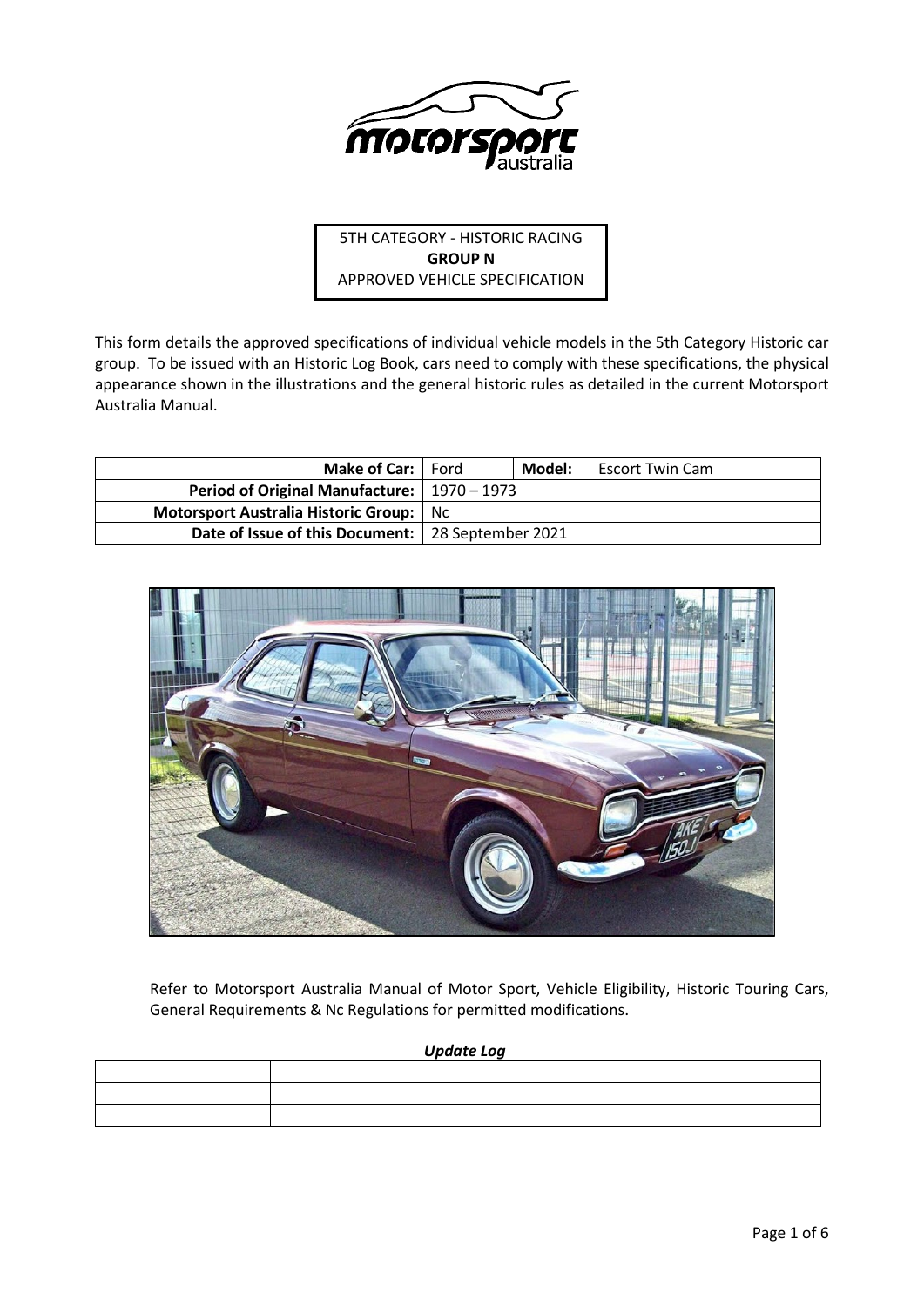# *SECTION 1 - CHASSIS*

| <b>CHASSIS</b>                  |                                                                      |
|---------------------------------|----------------------------------------------------------------------|
| <b>Description:</b>             | Uni body, two door coupe with sub frames                             |
| <b>Period of Manufacture:</b>   | 1970-1973                                                            |
| <b>Manufacturer:</b>            | Ford Australia                                                       |
| <b>Chassis Number From:</b>     | Typical prefix CK49xxxxxxx                                           |
| <b>Chassis Number location:</b> | Top of RH suspension tower                                           |
| <b>Material:</b>                | Steel                                                                |
| <b>Comments</b>                 | Assembled in Australia from CKD parts mainly of European origin with |
|                                 | some local components                                                |

### *FRONT SUSPENSION*

| <b>Description:</b>           | Independent - by MacPherson Strut with lower arm and sway bar |         |             |    |
|-------------------------------|---------------------------------------------------------------|---------|-------------|----|
| <b>Spring Medium:</b>         | Coil                                                          |         |             |    |
| Damper Type:                  | Telescopic incorporated in strut<br>Adjustable:<br>No         |         |             |    |
| Anti-sway bar:                | Yes                                                           |         | Adjustable: | No |
| <b>Suspension adjustable:</b> | Yes                                                           | Method: | Toe         |    |
| <b>Comments:</b>              | Refer to Appendix A.                                          |         |             |    |

# *REAR SUSPENSION*

| <b>Description:</b>           | Live rear axle with trailing links |  |             |     |
|-------------------------------|------------------------------------|--|-------------|-----|
| <b>Spring Medium:</b>         | Semi Elliptical Leaf               |  |             |     |
| Damper Type:                  | Telescopic                         |  | Adjustable: | No  |
| Anti-sway bar:                | No                                 |  | Adjustable: | N/A |
| <b>Suspension adjustable:</b> | Method:<br>No                      |  | N/A         |     |
| Comments:                     | Refer to Appendix A.               |  |             |     |

# *STEERING*

| Type:           | pinion<br>and<br>$\sim$<br>nach | Make: | $\overline{\phantom{0}}$<br>Ford |
|-----------------|---------------------------------|-------|----------------------------------|
| <b>Comments</b> | None                            |       |                                  |

## *BRAKES*

|                               | <b>Front</b>     | Rear            |  |  |
|-------------------------------|------------------|-----------------|--|--|
| Type:                         | Disc, solid      | Drum            |  |  |
| <b>Dimensions:</b>            | 12.7 mm x 244 mm | 229 mmx 45.5 mm |  |  |
| <b>Material of drum/disc:</b> | Cast iron        | Cast iron       |  |  |
| No. cylinders/pots per wheel: | Two              | One             |  |  |
| <b>Actuation:</b>             | Hydraulic        | Hydraulic       |  |  |
| <b>Caliper make:</b>          | Girling          |                 |  |  |
| <b>Caliper type:</b>          | Two Cylinder     |                 |  |  |
| <b>Material:</b>              | Cast iron        |                 |  |  |
| <b>Master cylinder make:</b>  | Girling          |                 |  |  |
| Type:                         | Single           |                 |  |  |
| <b>Adjustable bias:</b>       | None             |                 |  |  |
| <b>Servo Fitted:</b>          | Yes              |                 |  |  |
| Comments:                     | None             |                 |  |  |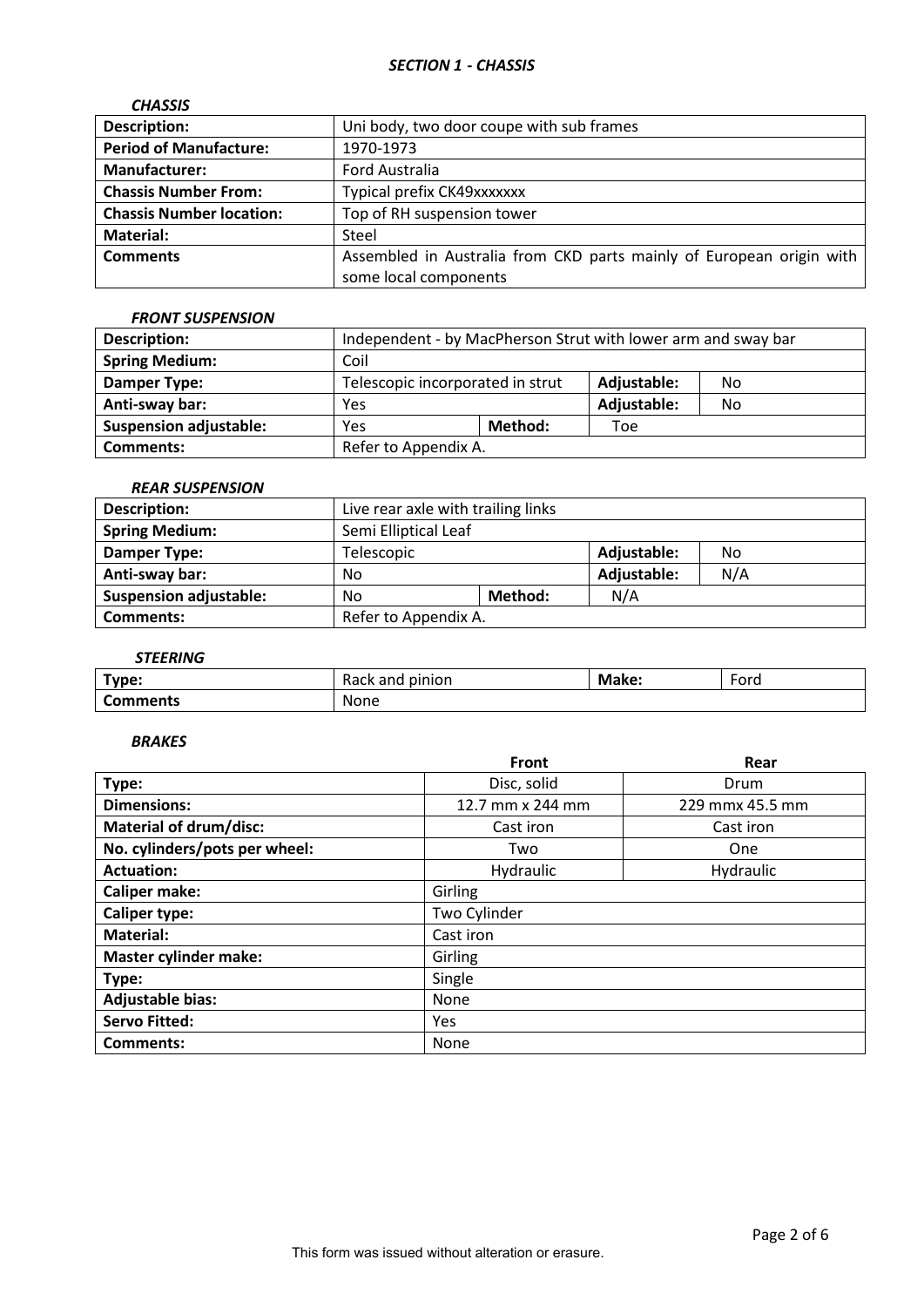| <b>ENGINE</b>                   |                                                                     |                         |          |
|---------------------------------|---------------------------------------------------------------------|-------------------------|----------|
| Make:                           | Lotus/Ford                                                          |                         |          |
| Model:                          | Twin-cam                                                            |                         |          |
| No. cylinders:                  | Four                                                                | <b>Configuration:</b>   | In-line  |
| <b>Cylinder Block-material:</b> | Cast iron                                                           | <b>Two/Four Stroke:</b> | Four     |
| <b>Bore - Original:</b>         | $82.5 \text{ mm}$                                                   | <b>Max allowed:</b>     | 84 mm    |
| Stroke - original:              | 72.75 mm                                                            | <b>Max allowed:</b>     | 72.75 mm |
| Capacity - original:            | 1558 cc                                                             | Max allowed:            | 1613 cc  |
| <b>Identifying marks:</b>       | 681F-6015BA or 701M-6105BA                                          |                         |          |
| <b>Cooling method:</b>          | Liquid                                                              |                         |          |
| Comments:                       | Any 7.78" height deck block with the following Engine Casting Block |                         |          |
|                                 | number: 116E-6015BA, 118E-6015BA, 120E-6015, 120E-6015BA, 2731-     |                         |          |
|                                 | 6015BA, 3020-6015BA, 681F-6015BA, 701M-6015BA, as well as new Ford  |                         |          |
|                                 | Motorsport block Part number M-6010-16L.                            |                         |          |

# *CYLINDER HEAD* **Make:** Lotus Ford **No. of valves/cylinder:** Two **Inlet:** One **Exhaust:** One **No. of ports total:**  $\begin{array}{c|c} \hline \text{Eight} & \text{Inlet:} \\ \hline \end{array}$  Four  $\begin{array}{c|c} \hline \text{Exhaust:} \\ \hline \end{array}$  Four **No. of camshafts:** Two Location: Cylinder head Drive: Chain **Valve actuation:** Direct from camshaft via buckets **Spark plugs/cylinder:** | One **Identifying marks:** A26E311 & WM9403 adjacent to gasket face but visible on assembled engine **Comments:** The cylinder head manufactured by SAS Engineering may be used to replace original Lotus heads. Modified original or replacement aftermarket timing chests incorporating a removable water pump are acceptable.

### *LUBRICATION*

| Method:              | Wet sump | Oil tank location: | N/A                         |
|----------------------|----------|--------------------|-----------------------------|
| Dry sump pump type:  | N/A      | Location:          | N/A                         |
| Oil cooler standard: | Yes      | Location:          | Located at radiator support |
| Comments:            | None     |                    |                             |

### *IGNITION SYSTEM*

| Type:           | Points, coil and distributor                                                                                                                                                                                                                                                                         |
|-----------------|------------------------------------------------------------------------------------------------------------------------------------------------------------------------------------------------------------------------------------------------------------------------------------------------------|
| Make:           | Lucas/Autolite                                                                                                                                                                                                                                                                                       |
| <b>Comments</b> | Breakerless electronic ignition permitted.                                                                                                                                                                                                                                                           |
|                 | The ignition module may be removed from the distributor and mounted<br>remotely on the inner mudguard of the firewall in the vicinity of the<br>distributor and coil. The module should be mounted on a plate to allow<br>minimum gap of 10 mm between the module and the plate mounting<br>surface. |

### *FUEL SYSTEM*

| <b>Carburettor Make:</b>    | Weber  | Model: | 40DCOE |  |
|-----------------------------|--------|--------|--------|--|
| <b>Carburettor Number:</b>  | Two    |        |        |  |
| Size:                       | 40DCOE |        |        |  |
| <b>Fuel injection Make:</b> | N/A    | Type:  | N/A    |  |
| Supercharged:               | No     | Type:  | N/A    |  |
| <b>Comments:</b>            | None   |        |        |  |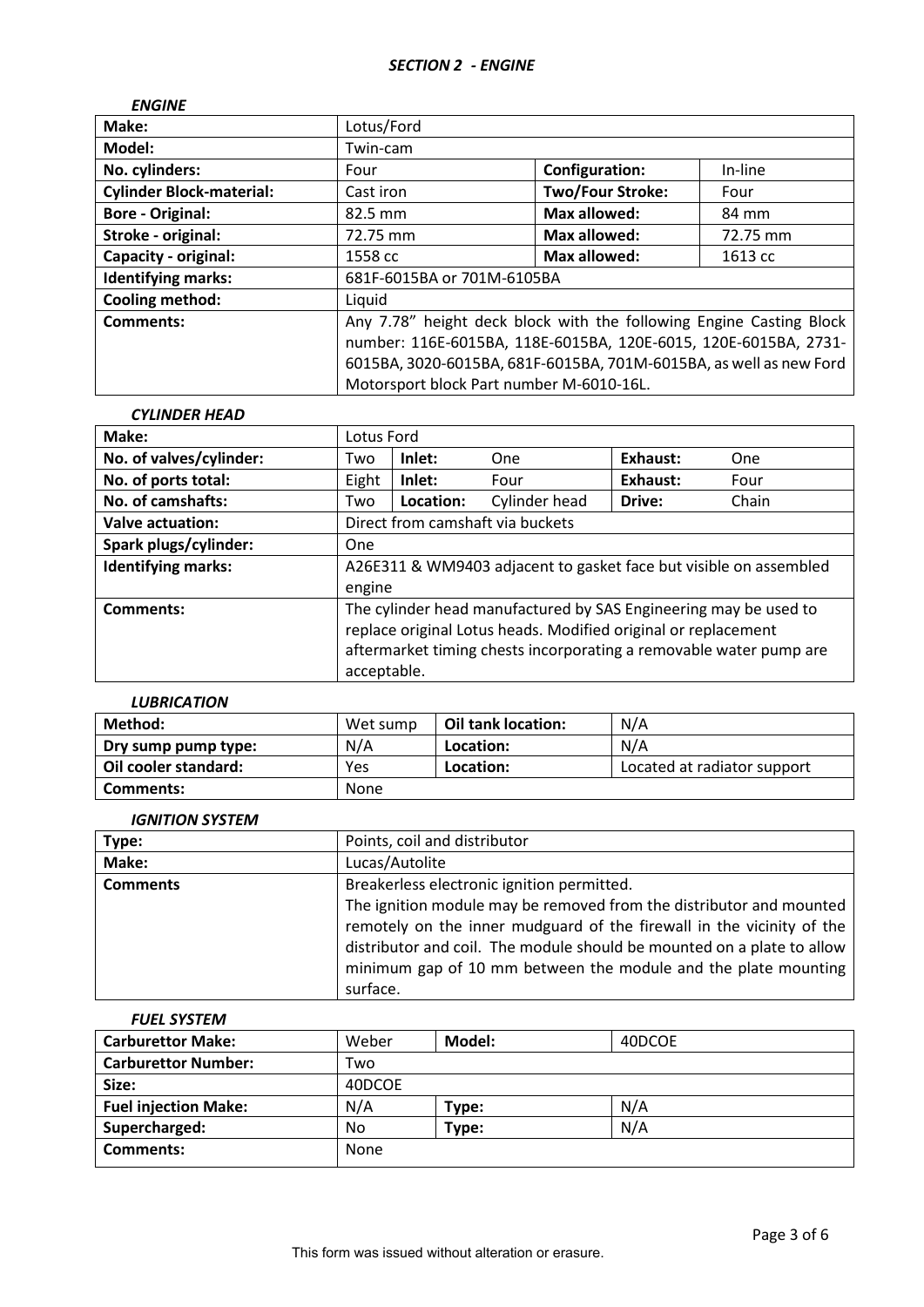### *SECTION 3 - TRANSMISSION*

### *CLUTCH*

| Make:             | Ford      |
|-------------------|-----------|
| Type:             | Diaphragm |
| Diameter:         | 190 mm    |
| No. of Plates:    | One       |
| <b>Actuation:</b> | Hydraulic |
| <b>Comments:</b>  | None      |

### *TRANSMISSION*

| Type:                                | Synchromesh                                                              |  |  |
|--------------------------------------|--------------------------------------------------------------------------|--|--|
| Make:                                | Ford $-2000E$                                                            |  |  |
|                                      | Refer Appendix A                                                         |  |  |
| <b>Gearbox location:</b>             | Behind engine                                                            |  |  |
| No. forward speeds:                  | Four                                                                     |  |  |
| <b>Gearchange type and location:</b> | Remote change in extension housing                                       |  |  |
| Case material:                       | Cast iron with separate cast iron bell housing                           |  |  |
| <b>Identifying marks:</b>            | N/A                                                                      |  |  |
| <b>Comments:</b>                     | In 1974 Ford standardised on the larger 2-litre gearbox. This gearbox,   |  |  |
|                                      | identified by the detachable bellhousing and 1" 23 spline input shaft is |  |  |
|                                      | not eligible in Group Nc.                                                |  |  |

# *FINAL DRIVE*

| Make:                     | Ford                                                                | Model: | 'English 'Banjo type |
|---------------------------|---------------------------------------------------------------------|--------|----------------------|
| Type:                     | Live rear axle                                                      |        |                      |
| <b>Ratios:</b>            | <b>Various</b>                                                      |        |                      |
| <b>Differential type:</b> | Free; torque biasing (LSD) permitted.                               |        |                      |
| Comments:                 | Some post-1972 cars were fitted with Borg Warner Australia integral |        |                      |
|                           | carrier rear axles. These are not Nc acceptable.                    |        |                      |

# *TRANSMISSION SHAFTS (EXPOSED)*

| Number:      | One.                                              |
|--------------|---------------------------------------------------|
| Location:    | Gearbox to final drive                            |
| Description: | Tubular and Open tail shaft with twin uni joints. |
| Comments:    | One                                               |

## *WHEELS & TYRES*

| <b>Wheel type - Original:</b>  | Pressed disc              |            | <b>Material - Original:</b> | Steel               |
|--------------------------------|---------------------------|------------|-----------------------------|---------------------|
| Wheel type - Allowed:          | Steel                     |            | <b>Material - Allowed:</b>  | Steel               |
|                                | Alloy (period style)      |            |                             | Alloy               |
| <b>Fixture method:</b>         | Studs and nuts            | No. studs: |                             | Four                |
| Wheel dia. & rim width         | <b>FRONT</b>              |            | <b>REAR</b>                 |                     |
| Original:                      | $5.5'' \times 13''$       |            |                             | $5.5'' \times 13''$ |
| <b>Allowed</b>                 | $7'' \times 13''$         |            | $7'' \times 13''$           |                     |
| <b>Tyre Section:</b>           |                           |            |                             |                     |
| Allowed:                       | Refer approved tyre list. |            |                             |                     |
| <b>Aspect ratio - minimum:</b> | 60% minimum aspect ratio. |            |                             |                     |
| Comments:                      | None                      |            |                             |                     |

-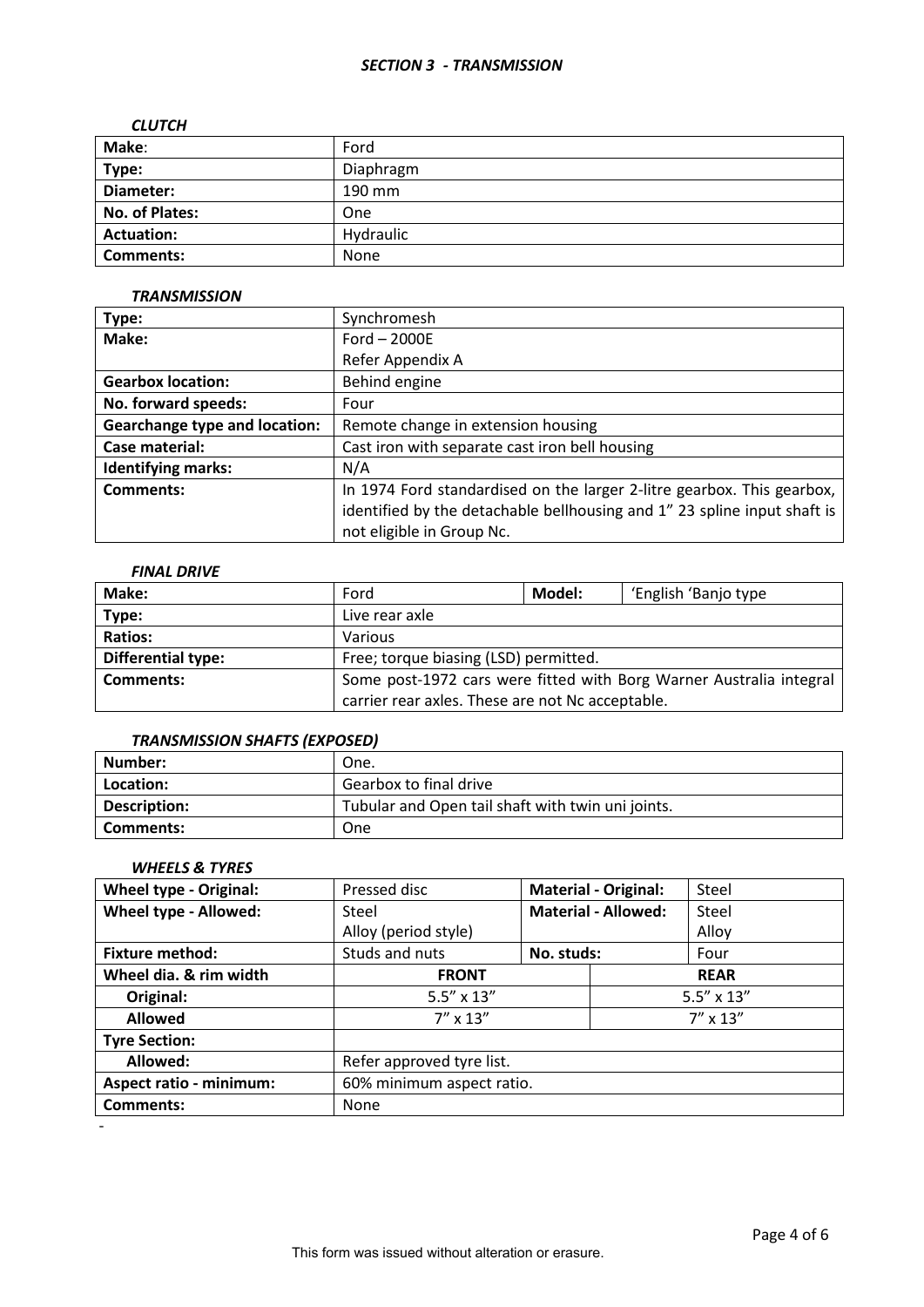### *FUEL SYSTEM*

| <b>Tank Location:</b> | RH side of boot                       | Capacity: | 40 litres |
|-----------------------|---------------------------------------|-----------|-----------|
| Fuel pump, type:      | Mechanical on engine   Make:<br>block |           | Ford      |
| Comments:             | None                                  |           |           |

# *ELECTRICAL SYSTEM*

| Voltage:                 | $\sim$<br>ᅩᄼ | <b>Alternator fitted:</b> | Alternator |
|--------------------------|--------------|---------------------------|------------|
| <b>Battery Location:</b> | Engine bay   |                           |            |
| Comments:                | <b>None</b>  |                           |            |

### *BODYWORK*

| Type:         | Closed touring | <b>Material:</b> | Steel       |
|---------------|----------------|------------------|-------------|
| No. of seats: | Four           | No. doors:       | Two or four |
| Comments:     | <b>None</b>    |                  |             |

### *DIMENSIONS*

| Track - Front: | 1270 mm     | Rear:           | 1295 mm |
|----------------|-------------|-----------------|---------|
| Wheelbase:     | 2413 mm     | Overall length: | 3980 mm |
| Dry weight:    | 825 kg      |                 |         |
| Comments:      | <b>None</b> |                 |         |

# *SAFETY EQUIPMENT*

Refer applicable Group Regulations